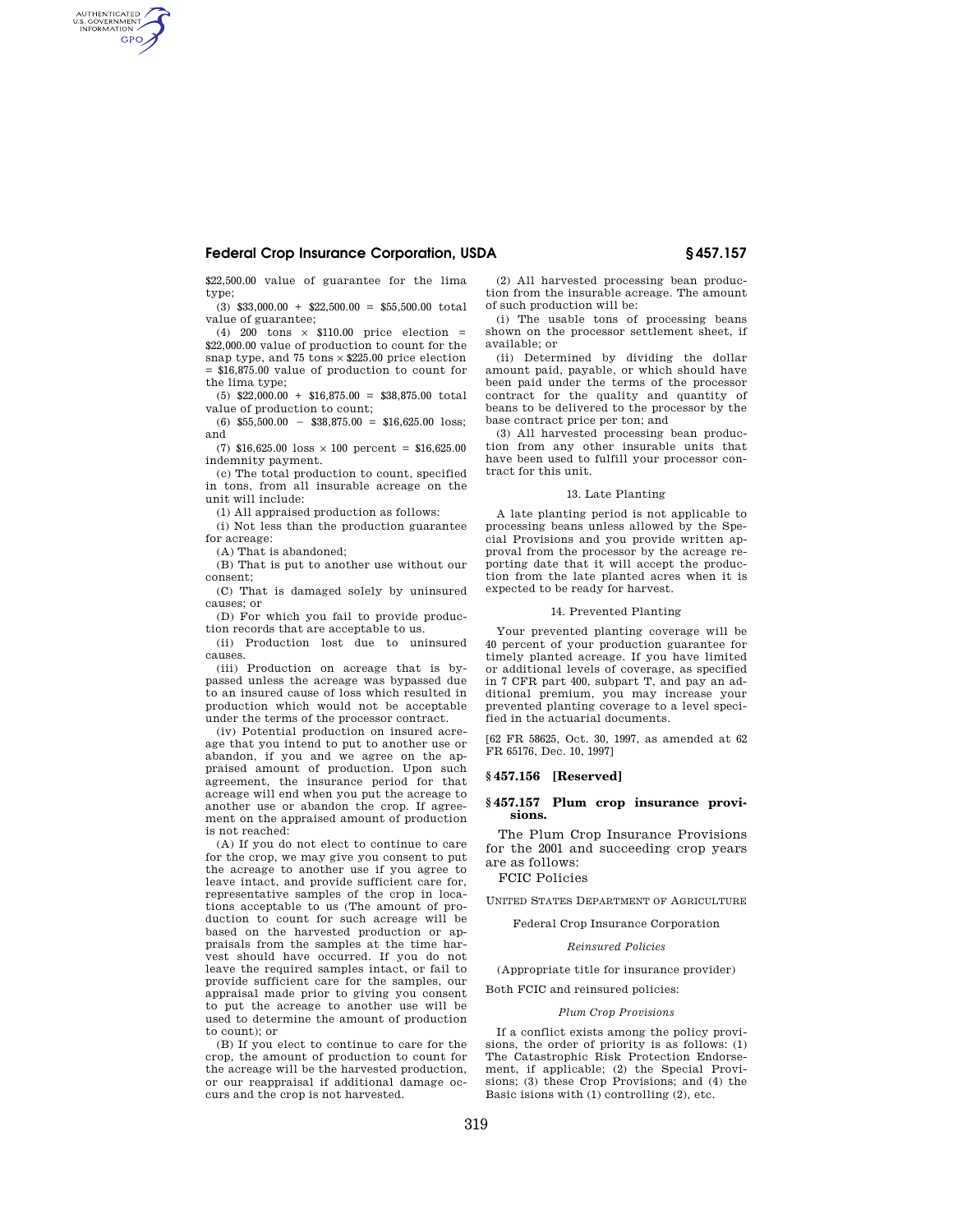# 1. Definitions

*Adapted.* Varieties of the insured crop that are recognized by the Cooperative State Research, Education, and Extension Service as compatible with agronomic and weather conditions in the county.

*Direct marketing.* Sale of the insured crop directly to consumers without the intervention of an intermediary such as a wholesaler, retailer, packer, processor, shipper, or buyer. Examples of direct marketing include selling through an on-farm or roadside stand, farmer's market, and permitting the general public to enter the field for the purpose of picking all or a portion of the crop.

*Harvest.* The picking of mature plums from the trees by hand.

*Interplanted.* Acreage on which two or more crops are planted in any form of alternating or mixed pattern.

*Lug.* Twenty-eight (28) pounds of the insured crop.

*Scion.* Twig or portion of a twig of one plant that is grafted onto a stock of another.

*Varietal group.* Different varieties of plums that are grouped according to the normal maturity dates as specified in the Special Provisions.

## 2. Unit Division

Provisions in the Basic Provisions that allow optional units by section, section equivalent, or FSA farm serial number and by irrigated and non-irrigated practices are not applicable. Optional units must meet one or more of the following, as applicable, unless otherwise provided by the Special Provisions, actuarial documents, or written agreement:

(a) Optional units may be established if each optional unit is located on non-contiguous land.

(b) In addition to, or instead of, establishing optional units for non-contiguous land, optional units may be established by varietal group when provided for in the Special Provisions. The requirements of section  $34(a)(1)$  of the Basic Provisions are not applicable for this method of unit division.

#### 3. Insurance Guarantees, Coverage Levels, and Prices for Determining Indemnities

In addition to the requirements of section 3 (Insurance Guarantees, Coverage Levels, and Prices for Determining Indemnities) of the Basic Provisions (§457.8):

(a) You may select only one price election for all the plums in the county insured under this policy unless the Special Provisions provide different price elections by varietal group, in which case you may select one price election for each plum varietal group designated in the Special Provisions. The price elections you choose for each varietal group must have the same percentage relationship to the maximum price offered by us

# **§ 457.157 7 CFR Ch. IV (1–1–10 Edition)**

for each varietal group. For example, if you choose 100 percent of the maximum price election for one varietal group, you must also choose 100 percent of the maximum price election for all other varietal groups.

(b) You must report, by the production reporting date designated in section 3 (Insurance Guarantees, Coverage Levels, and Prices for Determining Indemnities) of the Basic Provisions  $(\S 457.8)$ , by varietal group if applicable:

(1) Any damage, removal of trees, change in practices, or any other circumstance that may reduce the expected yield below the yield upon which the insurance guarantee is based, and the number of affected acres;

(2) The number of bearing trees on insurable and uninsurable acreage;

(3) The age of the trees and the planting pattern; and

(4) For the first year of insurance for acreage interplanted with another perennial crop, and any time the planting pattern of such acreage is changed:

(i) The age of the interplanted crop and varietal group if applicable;

(ii) The planting pattern; and

(iii) Any other information that we request in order to establish your approved yield.

We will reduce the yield used to establish your production guarantee as necessary, based on our estimate of the effect of interplanting a perennial crop, removal of trees, damage, change in practice, and any other circumstance that may effect the yield potential of the insured crop. If you fail to notify us of any circumstance that may reduce your yields from previous levels, we will reduce your production guarantee as necessary at any time we become aware of the circumstance.

(c) You may not increase your elected or assigned coverage level or the ratio of your price election to the maximum price election if a cause of loss that could or would reduce the yield of the insured crop has occurred prior to the time that you request the increase.

#### 4. Contract Changes

In accordance with section 4 (Contract Changes) of the Basic Provisions (§457.8), the contract change date is October 31 preceding the cancellation date.

#### 5. Cancellation and Termination Dates

In accordance with section 2 (Life of Policy, Cancellation, and Termination) of the Basic Provisions (§457.8), the cancellation and termination dates are January 31.

### 6. Insured Crop

In accordance with section 8 (Insured Crop) of the Basic Provisions (§457.8), the crop insured will be all the plums in the county for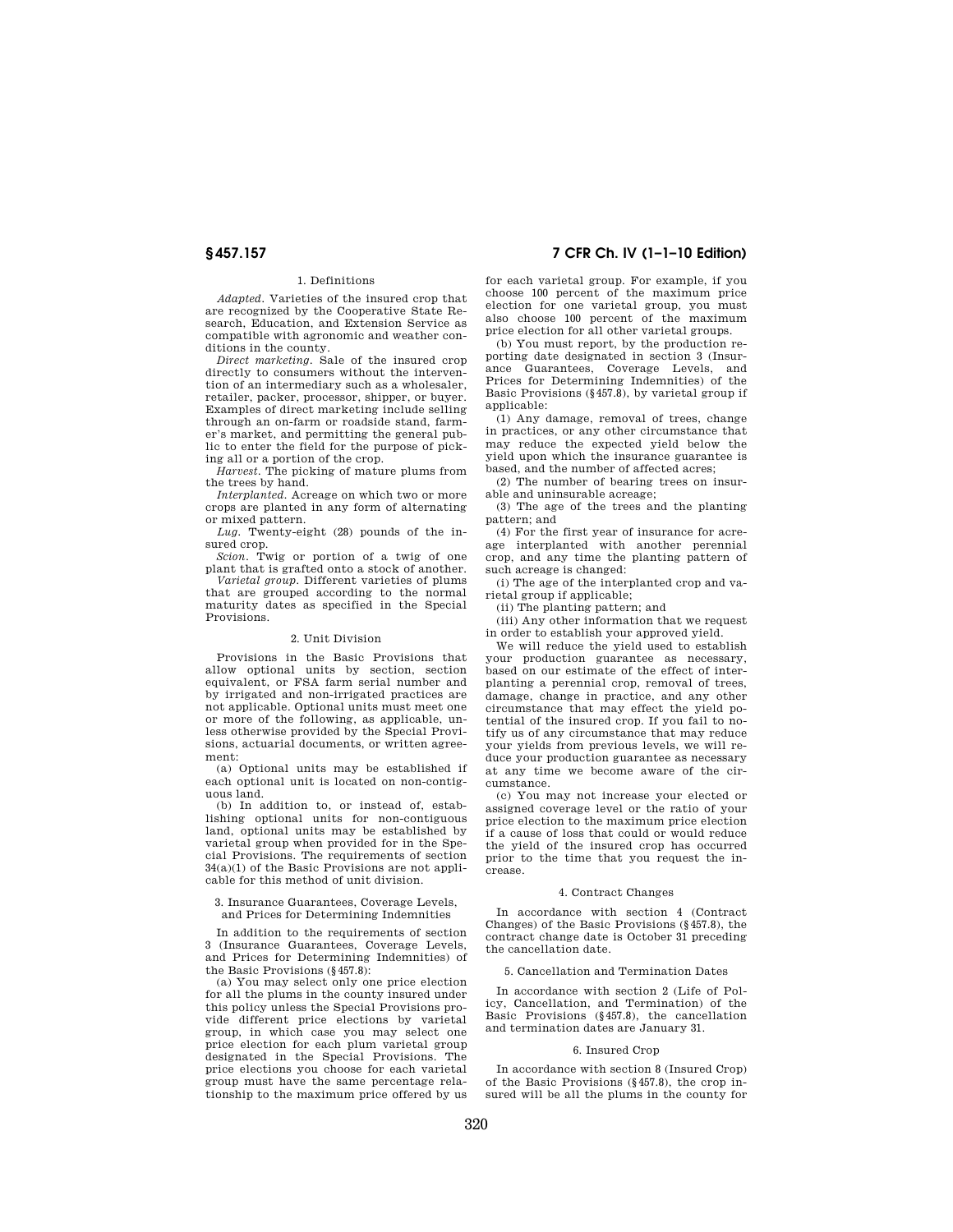# **Federal Crop Insurance Corporation, USDA § 457.157**

which a premium rate is provided by the actuarial documents:

(a) In which you have a share;

(b) That are grown on tree varieties that: (1) Were commercially available when the

trees were set out; (2) Are adapted to the area;

(3) Are grown on rootstock that is adapted

to the area; and

(4) Are regulated by the California Tree Fruit Agreement, California Advisory Board Standards, a related crop advisory board, or the State;

(c) That are irrigated;

(d) That have produced an average of at least 200 lugs per acre in at least one of the three most recent actual production history crop years, unless we inspect the acreage and give our approval to insure such acreage in writing;

(e) That are grown in an orchard that, if inspected, is considered acceptable by us; and

(f) That have reached at least the fifth (5th) growing season after set out. Plums produced on scions that have not reached the fifth growing season may be insured if the provisions in section 6(a), (b), (c), and (e) are met. Such trees must have produced at least 200 lugs per acre in at least one year after being grafted.

#### 7. Insurable Acreage

In lieu of the provisions in section 9 (Insurable Acreage) of the Basic Provisions (§457.8) that prohibit insurance attaching to a crop planted with another crop, plums interplanted with another perennial crop are insurable unless we inspect the acreage and determine that it does not meet the requirements contained in your policy.

#### 8. Insurance Period

(a) In accordance with the provisions of section 11 (Insurance Period) of the Basic Provisions (§457.8):

(1) Coverage begins on February 1 of each crop year. Notwithstanding the previous sentence, for the year of application, if your application is received after January 22 but prior to February 1, insurance will attach on the 10th day after your properly completed application is received in our local office unless we inspect the acreage during the 10-day period and determine that it does not meet insurability requirements. You must provide any information that we require for the crop or to determine the condition of the orchard.

(2) The calendar date for the end of the insurance period for each crop year is September 30.

(b) In addition to the provisions of section 11 (Insurance Period) of the Basic Provisions (§457.8):

(1) If you acquire an insurable share in any insurable acreage after coverage begins but on or before the acreage reporting date for the crop year, and after an inspection we consider the acreage acceptable, insurance will be considered to have attached to such acreage on the calendar date for the beginning of the insurance period.

(2) If you relinquish your insurable share on any insurable acreage of plums on or before the acreage reporting date for the crop year, insurance will not be considered to have attached to, and no premium or indemnity will be due for such acreage for that crop year unless:

(i) A transfer of coverage and right to an indemnity, or a similar form approved by us, is completed by all affected parties;

(ii) We are notified by you or the transferee in writing of such transfer on or before the acreage reporting date; and

(iii) The transferee is eligible for crop insurance.

(c) Notwithstanding paragraph (a)(1) of this section, for each subsequent crop year that the policy remains continuously in force, coverage begins on the day immediately following the end of the insurance period for the prior crop year. Policy cancellation that results solely from transferring to a different insurance provider for a subsequent crop year will not be considered a break in continuous coverage.

(d) If your plum policy is canceled or terminated for any crop year, in accordance with the terms of the policy, after insurance attached for that crop year but on or before the cancellation and termination dates whichever is later, insurance will not be considered to have attached for that crop year and no premium, administrative fee, or indemnity will be due for such crop year.

#### 9. Causes of Loss

(a) In accordance with the provisions of section 12 (Causes of Loss) of the Basic Provisions (§457.8), insurance is provided only against the following causes of loss that occur during the insurance period:

(1) Adverse weather conditions;

(2) Fire, unless weeds and other forms of undergrowth have not been controlled or pruning debris has not been removed from the orchard;

(3) Wildlife, unless control measures have not been taken;

(4) Earthquake;

(5) Volcanic eruption;

(6) An insufficient number of chilling hours to effectively break dormancy; or

(7) Failure of the irrigation water supply, if caused by an insured peril that occurs during the insurance period.

(b) In addition to the causes of loss excluded in section 12 (Causes of Loss) of the Basic Provisions (§457.8), we will not insure against damage or loss of production due to:

(1) Disease or insect infestation, unless adverse weather: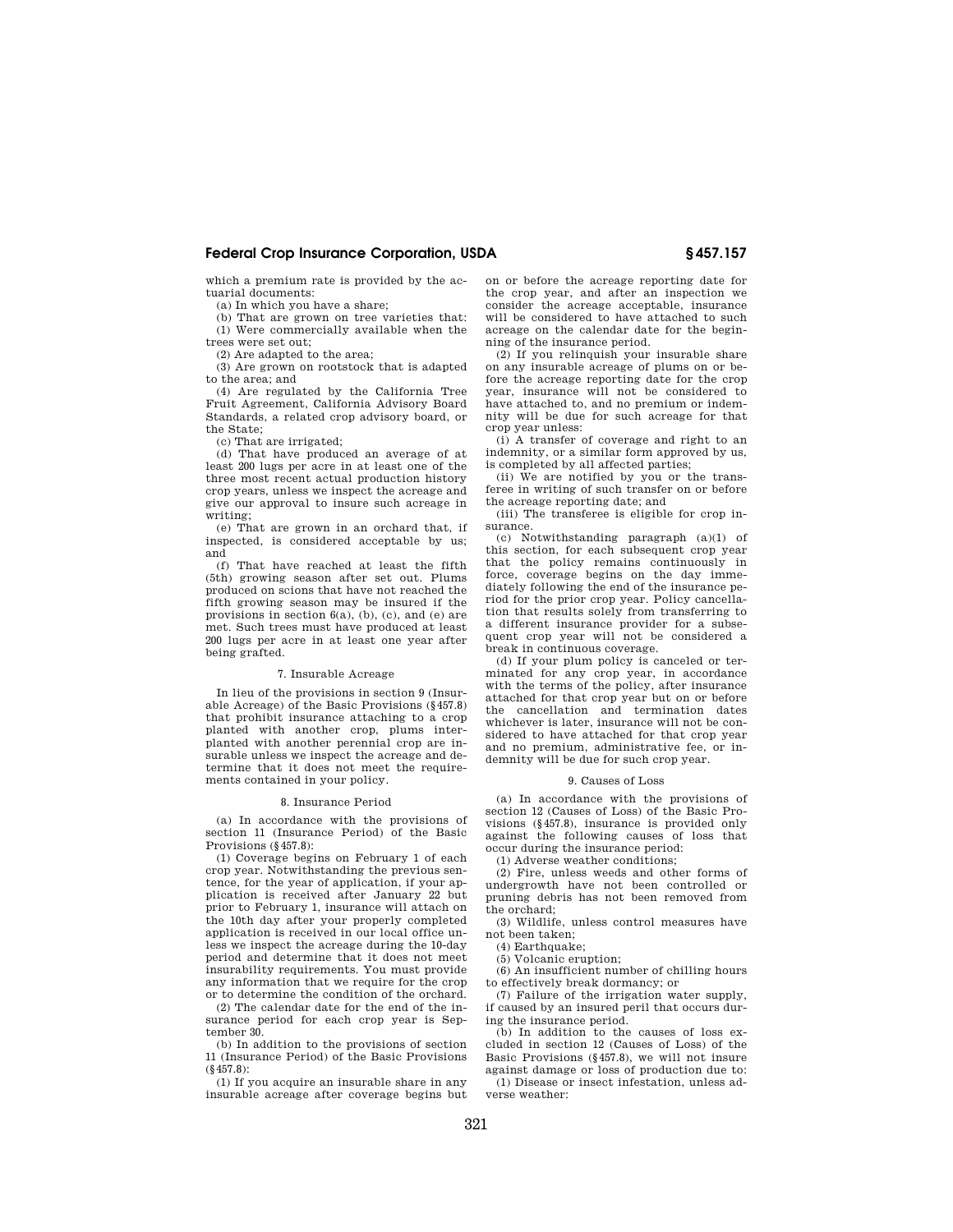(i) Prevents the proper application of control measures or causes properly applied control measures to be ineffective; or

(ii) Causes disease or insect infestation for which no effective control mechanism is available;

(2) Rejection of the crop by the packing house due to being undersized, immature, overripe, or mechanically damaged; or

(3) Inability to market the plums for any reason other than actual physical damage from an insurable cause specified in this section. For example, we will not pay you an indemnity if you are unable to market due to quarantine, boycott, or refusal of any person to accept production.

10. Duties in the Event of Damage or Loss

In addition to the requirements of section 14 (Duties in the Event of Damage or Loss) of the Basic Provisions (§457.8), the following will apply:

(a) You must notify us within 3 days of the date harvest should have started if the crop will not be harvested.

(b) You must notify us at least 15 days before any production from any unit will be sold by direct marketing. We will conduct an appraisal that will be used to determine your production to count for production that is sold by direct marketing. If damage occurs after this appraisal, we will conduct an additional appraisal. These appraisals, and any acceptable records provided by you, will be used to determine your production to count. Failure to give timely notice that production will be sold by direct marketing will result in an appraised amount of production to count of not less than the production guarantee per acre if such failure results in our inability to make the required appraisal.

(c) If you intend to claim an indemnity on any unit, you must notify us at least 15 days prior to the beginning of harvest or immediately if damage is discovered during harvest, so that we may inspect the damaged production.

(d) You must not destroy the damaged crop until after we have given you written consent to do so.

(e) If you fail to notify us in accordance with this section, we may consider all such production to be undamaged and include it as production to count.

#### 11. Settlement of Claim

(a) We will determine your loss on a unit basis. In the event you are unable to provide separate, acceptable production records:

(1) For any optional unit, we will combine all ontional units for which such production records were not provided; or

(2) For any basic unit, we will allocate any commingled production from such units in proportion to our liability on the harvested acreage for the units.

# **§ 457.157 7 CFR Ch. IV (1–1–10 Edition)**

(b) In the event of loss or damage covered by this policy, we will settle your claim by: (1) Multiplying the insured acreage for

each varietal group, if applicable, by its respective production guarantee; (2) Multiplying the results in section

 $11(b)(1)$  by the respective price election for each varietal group, if applicable;

(3) Totaling the results in section  $11(b)(2)$ ; (4) Multiplying the total production to be counted of each varietal group, if applicable, (see section 11(c)) by the respective price election;

(5) Totaling the results in section  $11(b)(4)$ ; (6) Subtracting the results in section  $11(b)(5)$  from the results in section 11 (b)(3); and

(7) Multiplying the result in section 11(b)(6) by your share.

(c) The total production to count (in lugs) from all insurable acreage on the unit will include:

(1) All appraised production as follows:

(i) Not less than the production guarantee per acre for acreage:

(A) That is abandoned;

(B) That is sold by direct marketing directly if you fail to meet the requirement contained in section 10;

(C) That is damaged solely by uninsured causes; or

(D) For which you fail to provide production records that are acceptable to us.

(ii) Production lost due to uninsured causes;

(iii) Unharvested production; and

(iv) Potential production on insured acreage that you intend to abandon or no longer care for, if you and we agree on the appraised amount of production. Upon such agreement, the insurance period for that acreage will end. If you do not agree with our appraisal, we may defer the claim only if you agree to continue to care for the crop. We will then make another appraisal when you notify us of further damage or that harvest is general in the area unless you harvested the crop, in which case we will use the harvested production. If you do not continue to care for the crop, our appraisal made prior to deferring the claim will be used to determine the production to count; and

(2) All harvested production from the insurable acreage:

(i) That is packed and sold as fresh fruit and meets the U.S. No. 1 standards as modified by the California Tree Fruit Agreement publication for plums for the applicable crop year;

(ii) That is packed and sold as fresh fruit but does not meet the grade requirements specified in section  $11(c)(2)(i)$  due to insurable causes. Such production will be adjusted by:

(A) Dividing the value per lug of this production by the highest price election available for the applicable varietal group; and